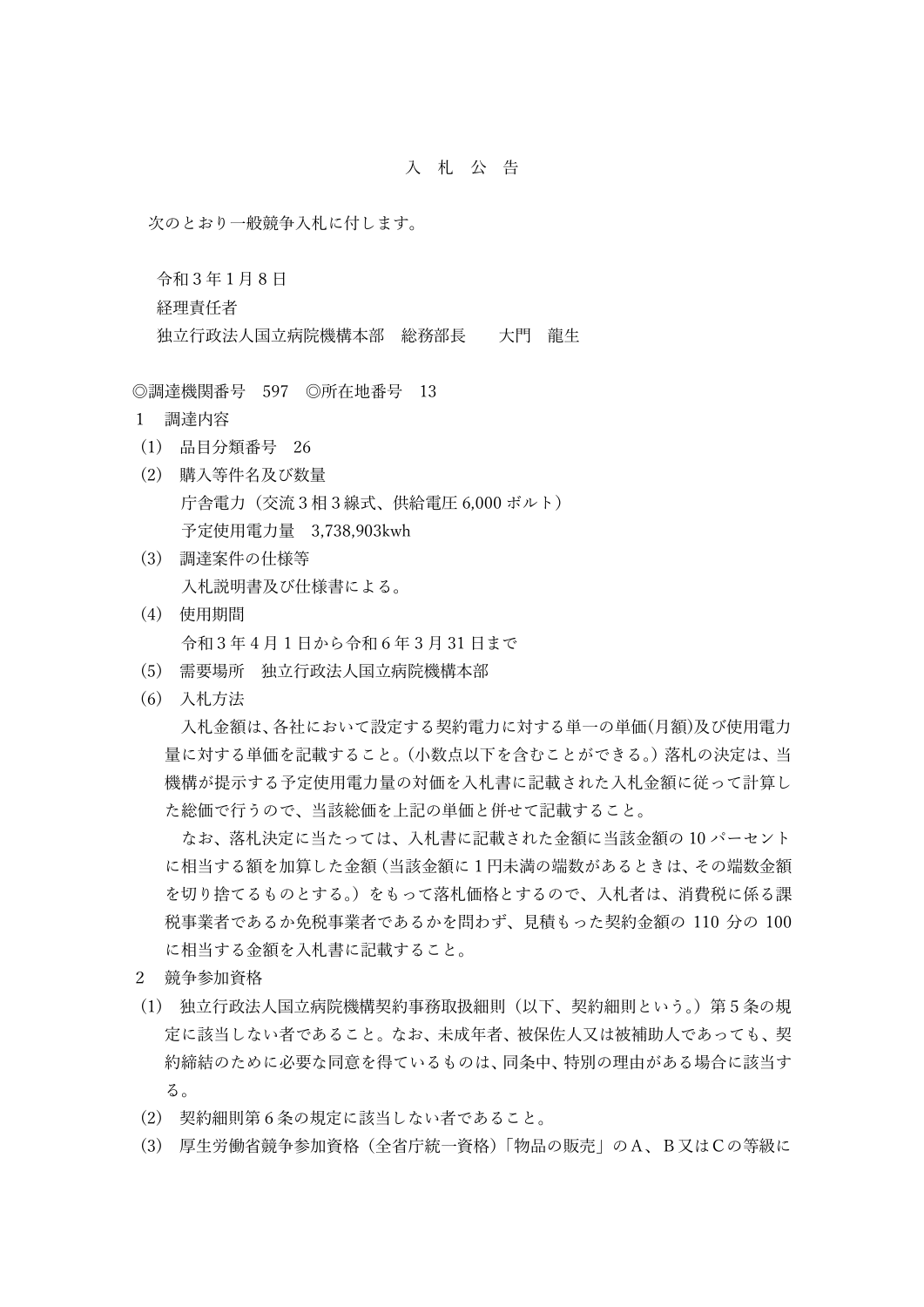格付され、関東・甲信越地域の競争参加資格を有する者であること。

- (4) 電気事業法第2条の2の規定に基づき小売電気事業の登録を受けている者であるこ と。
- (5) 購入される電力を経理責任者が指定する日時、場所に十分供給することができること を証明した者であること。
- (6) 契約細則第4条の規定に基づき、経理責任者が定める資格を有する者であること。
- 3 入札書の提出場所等
- (1) 入札書の提出場所、契約条項を示す場所、入札説明書の交付場所及び問い合わせ先 〒152-8621 東京都目黒区東が丘2-5-21 独立行政法人国立病院機構本部 総務部総務課会計係 電話 03-5712-5050
- (2) 入札説明書の交付方法 (1)の交付場所にて交付する。
- (3) 入札書の受領期限 令和3年3月1日 17 時 00 分
- (4) 開札の日時及び場所 令和3年3月2日 14 時 00 分 独立行政法人国立病院機構 本部3階 会議室 31
- 4 その他
- (1) 契約手続において使用する言語及び通貨 日本語及び日本国通貨
- (2) 入札保証金及び契約保証金 免除
- (3) 入札者に要求される事項 この一般競争に参加を希望する者は、封印した入札書に1 の(2)に示した購入等件名を履行できることを証明する書類を添付して入札書の受領 期限までに提出しなければならない。入札者は、開札日の前日までの間において、経理 責任者から当該書類に関し説明を求められた場合は、それに応じなければならない。
- (4) 入札の無効 本公告に示した競争参加資格のない者の提出した入札書、入札者に求め られる義務を履行しなかった者の提出した入札書は無効とする。
- (5) 契約書作成の要否 要
- (6) 落札者の決定方法 契約細則第 21 条の規定に基づいて作成された予定価格の制限の 範囲内で最低の価格をもって有効な入札を行った入札者を落札者とする。

 ただし、落札者となるべき者の入札価格によっては、その者により該当契約の内容に 適合した履行がなされないおそれがあると認められるとき、又はその者と契約を締結 することが公正な取引の秩序を乱すこととなるおそれがあって著しく不適当であると 認められるときは、予定価格の制限の範囲内の価格をもって入札した他の者のうち最 低の価格をもって入札した者を落札者とすることがある。

- (7) 詳細は入札説明書による。
- 5 Summary
- (1) Official in charge of disbursement of the procuring entity : Tatsuo Daimon, Director, General Affairs Department, National Hospital Organization Headquarters